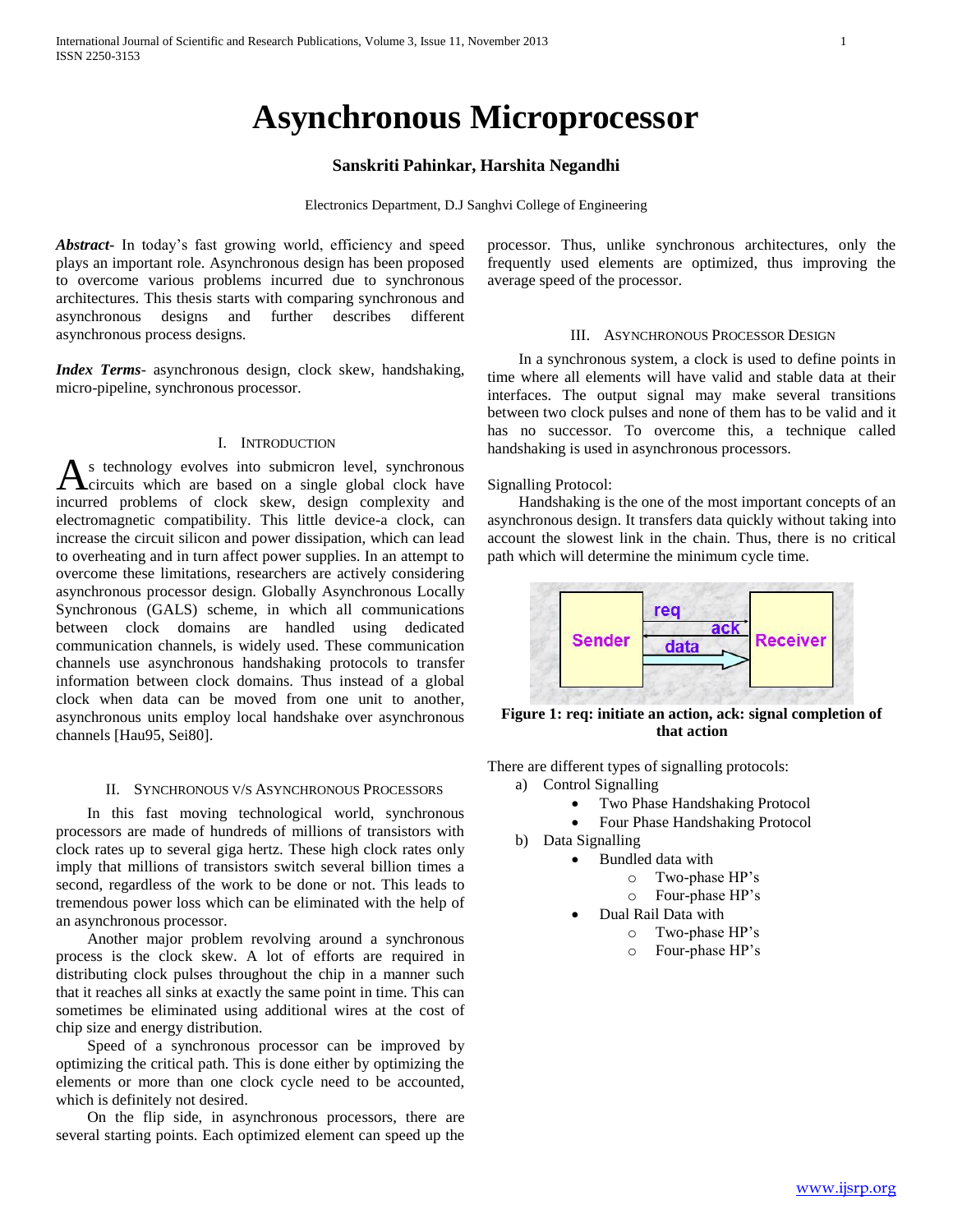#### III.a.1 Four Phased Handshaking Protocol



**Figure 2: 4-phase Asynchronous Signalling Protocol**

 Four phased handshaking protocol, also known as 4-cycle, RZ (return to zero), and level signalling protocol, is one the most widely used protocols because of its ease of implementation. 4 phase signalling requires 4 control signal transitions (request rising, acknowledgement rising, request falling, and acknowledgement falling) per data transfer. In this protocol there are typically 4 transitions, 2 on the request and 2 on acknowledge, which are required to complete a particular event transaction. However, this sequence can cause a degradation in the overall system performance in a global interconnect assuming relatively long distance communications.

III.a.2 Two Phase Handshaking Protocol

 This is one of the pervasive choices for asynchronous design. This protocol is also named as 2-cycle and NRZ (nonreturn to zero) protocol.



#### **Figure 3: Two phase Asynchronous Signalling Protocol**

 Every transition on the request line falling and rising indicates a start of new event (request). The same is true for the transitions on the request on acknowledge line. Unlike fourphase signalling protocol, two-phase signalling reduces the transitions by half, it is more effective in terms of performance and power consumption. For this reason, despite its design complexity, two-phase signalling is recommended as an implementation method for asynchronous global interconnects.

## III.b.1 Bundled Data Handshaking Protocols

 These protocols are called as single-rail though bundleddata is used to describe the



**Figure 4: Bundled data (push) channel**

simultaneous transmission of control and data signals, whereas single rail describes usage of one wire for each data bit. Bundleddata refers to a situation where the data signals use normal Boolean levels to encode information, and where separate request and acknowledge wires are bundled with data signals.

## III.b.1.i Four phase bundled-data protocol

 The term four-phase refers to the number of communication actions. First, the sender issues data and sets request high, followed by the receiver absorbing the data and setting acknowledge high. Next, the sender responds by taking request low and the receiver acknowledges this by taking acknowledge low. At this point, the sender may initiate the next communication cycle.



**Figure 5: 4-phase Bundled-data Protocol**

 This type of protocol has relatively more switching activity, which may lead to slower and more energy consuming circuits.

#### III.b.1.ii Two phase bundled-data protocol

 A four-phase bundled data protocol has a disadvantage in superfluous return-to-zero transitions that cost unnecessary time and energy. This is overcome by a two-phase bundled data protocol.



**Figure 6: 2-phase Bundled-data Protocol**

 The information on request and acknowledge wires is now encoded as signal transitions on the wires and there is no difference between a 0 to 1 or a 1 to 0 transition as they both represent a "signal event". Ideally, a two-phase bundled data protocol is faster than a four-phase protocol.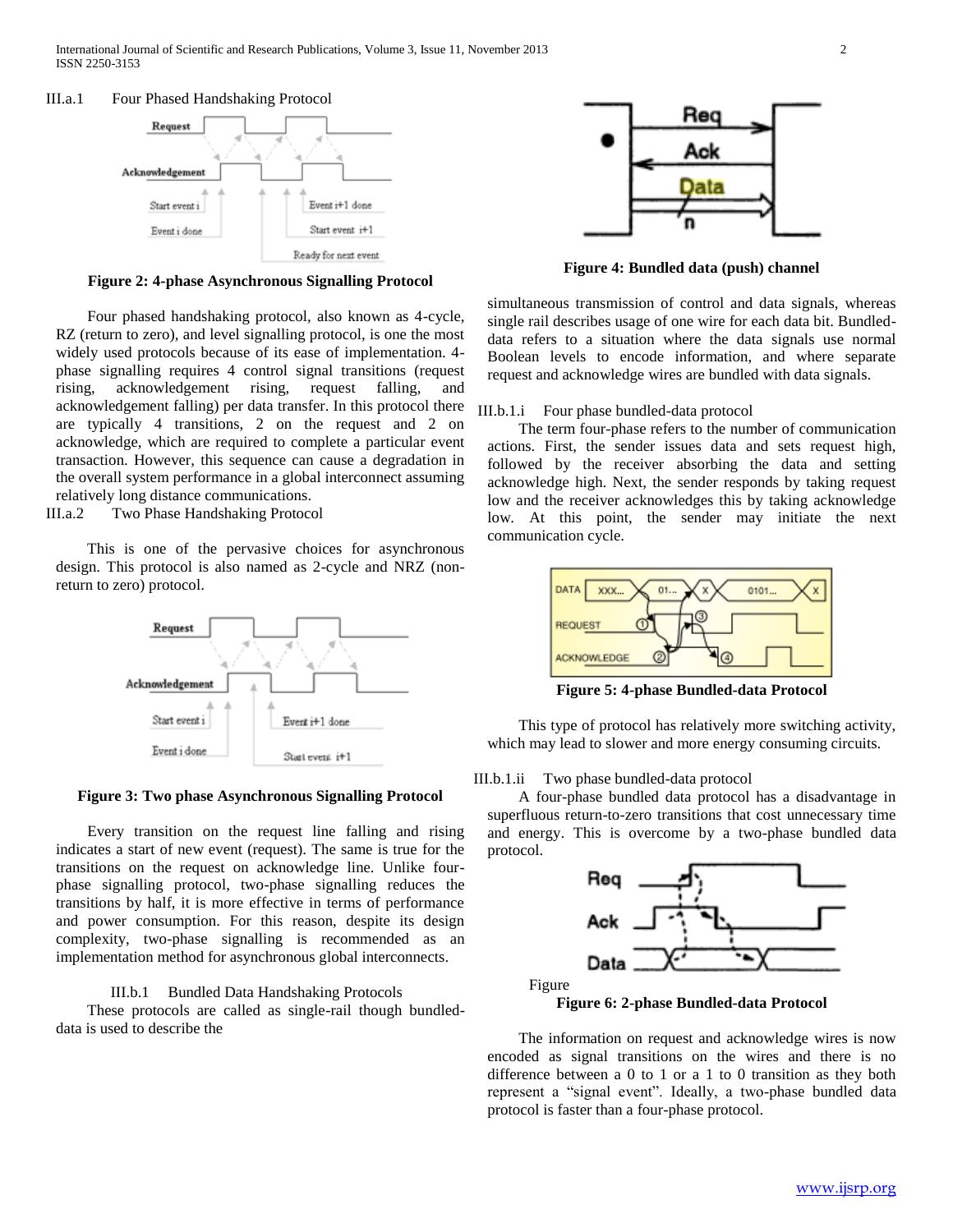This protocol is efficient in both time and energy because of its very little switching activity. Components sensitive on transitions are more complex than elements, which just react to signal levels.

 Two-phase protocol is widely used in AMULET3 and is often referred to as 'Micro-pipeline'.

 When the sender is the active party that initiates the data transfer over the channel, it is known as push-channel. On the other hand, the receiver asking for new data is also possible and is known as pull-channel. In the latter case, directions of request and acknowledge are reversed and validity of data is indicated in the acknowledge signal going from sender to the receiver.

## III.b.2 Dual-Rail Protocol

 A dual-rail protocol is a more sophisticated protocol that is robust to wire delays.

## III.b.2.i Four-phase Dual-rail Protocol

 A four-phase dual-rail protocol encodes the request signal into data signals using two wires per bit of information that has to be communicated.







 In actuality, it is a four-phase protocol using two request wires per bit of information *d*; one wire *d.t* is used for signalling a logic 1 i.e true, and another wire *d.f* is used for signalling logic 0 i.e false.

|            | d.t d.f |  |
|------------|---------|--|
| Empty ("E" |         |  |
| Valid "0"  |         |  |
| Valid '1'  |         |  |
| Not used   |         |  |





**Figure 7: 4-phase dual rail (push) channel**

 Thus, a sequence of four-phase handshakes are seen, where the request signal in any handshake signal can be either *d.t* or *d.f*. In this type of protocol, two parties can communicate reliably

regardless of the delay in the wires connecting the two parties, which makes this protocol delay insensitive.

# IV. PIPELINING

 A technique used in advanced microprocessors where the microprocessor begins executing a second instruction before the first has been completed.

 Pipelining is an implementation technique that exploits parallelism among instructions in sequential instruction stream. A conventional computer pipeline is a synchronous pipeline which is controlled by a global clock. In synchronous system each operation of an arithmetic has to be finished within a given time slot by overall clock signal. Data signals have to be stable at latching time. The clock period of synchronous pipeline is limited to a minimum of time taken for slowest pipeline stage to complete its processing.

 By contrast an asynchronous pipeline does not have any global clock, hence every stage can take a variable time to finish and can work independently. Therefore the next stage can begin after the previous stage has finished which theoretically makes asynchronous pipeline faster than synchronous pipeline.



**Figure 8: 4 stage pipeline**



**Figure 9: 5 stage pipeline**